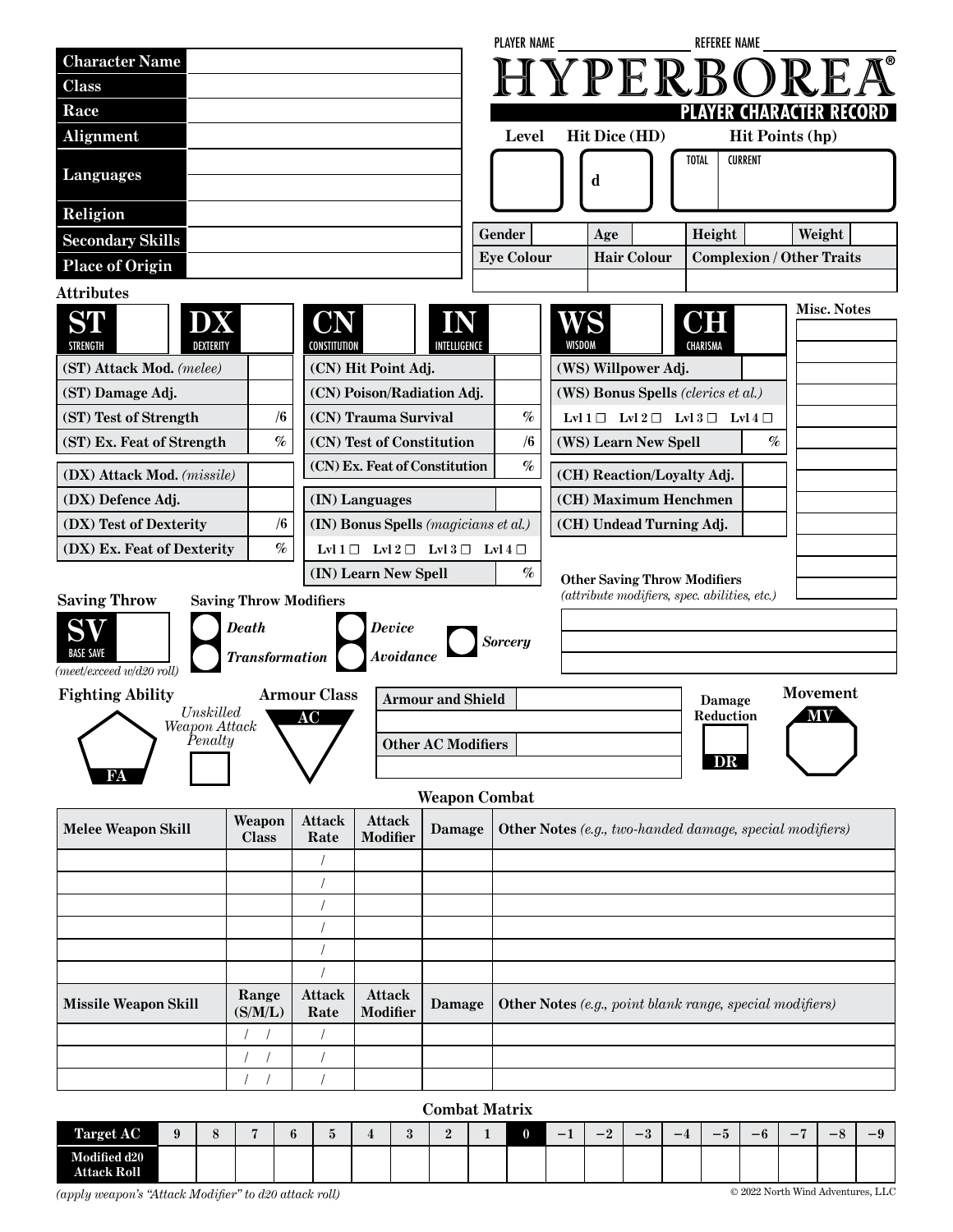**Class Abilities**

|                                    | Ability Name (may include chance of success, saving throw information, and other notes) |
|------------------------------------|-----------------------------------------------------------------------------------------|
|                                    |                                                                                         |
|                                    |                                                                                         |
|                                    |                                                                                         |
|                                    |                                                                                         |
|                                    |                                                                                         |
|                                    |                                                                                         |
|                                    |                                                                                         |
| <b>Character Portrait / Symbol</b> |                                                                                         |

| Turn   |  |
|--------|--|
| Undead |  |

**TA** TURNING ABILITY



*(15+ CH improves chance-in-twelve of success)*

### **Equipment**

| Weapons, Armour, Gear | <b>Magic Items</b> |  |
|-----------------------|--------------------|--|
|                       |                    |  |
|                       |                    |  |
|                       |                    |  |
|                       |                    |  |
|                       |                    |  |
|                       |                    |  |
|                       |                    |  |
|                       |                    |  |
|                       |                    |  |
|                       |                    |  |
|                       |                    |  |
|                       |                    |  |
|                       |                    |  |
|                       |                    |  |

### **Henchmen / Hirelings; Familiar; Animal/Undead Companions**

| Name, Class, Species, etc. | Abilities (AL; SZ; MV; DX; AC; HD; hp; #A; D; SV; ML; Special; Gear) |
|----------------------------|----------------------------------------------------------------------|
|                            |                                                                      |
|                            |                                                                      |
|                            |                                                                      |
|                            |                                                                      |

**Monetary Treasure Ammunition** *(arrows, bolts, bullets, darts, etc.)*

**Supplies** *(per day: water, wine, rations, feed, etc.)*

| <b>Gems and Jewellery</b> |                     |                          |                          |                               | XP Needed<br>for Next Level |  |
|---------------------------|---------------------|--------------------------|--------------------------|-------------------------------|-----------------------------|--|
| <b>Platinum</b>           | $\operatorname{pp}$ |                          |                          |                               | $Yes \Box No \Box$          |  |
| Gold                      | gp                  |                          |                          | <b>Experience Points (XP)</b> | 10% XP Bonus?               |  |
| Electrum                  | ep                  |                          | 000000000000000000000000 |                               |                             |  |
| <b>Silver</b>             | sp                  |                          | 000000000000000000000000 |                               |                             |  |
| Copper                    | cp                  | 000000000000000000000000 | 00000000000000           |                               |                             |  |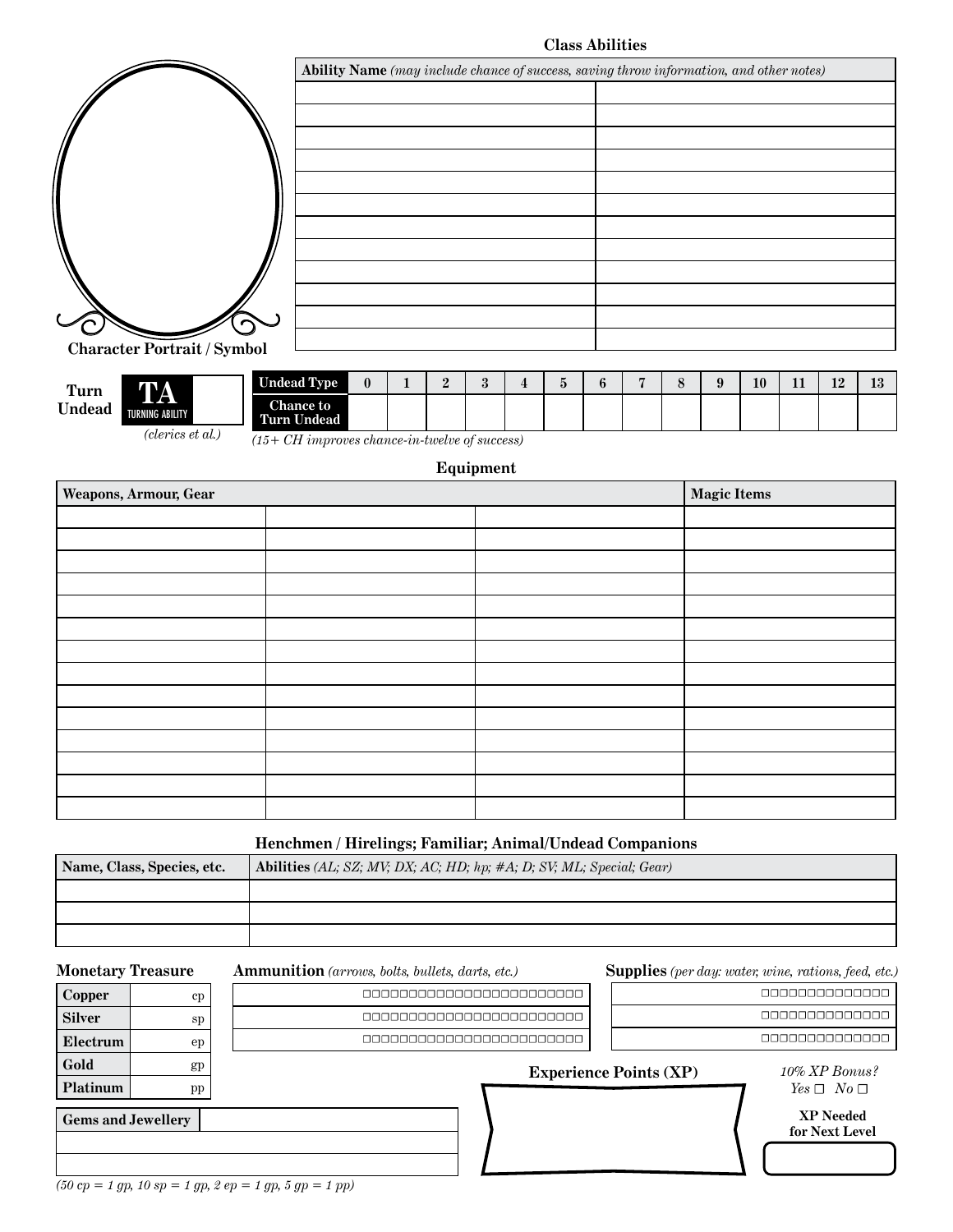# HYPERBOREA **®**

# **PLAYER CHARACTER SPELL TRACKER**

# **Spell Caster's Name**

## **School(s) of Sorcery**

*Thaumaturgical schools of sorcery include magician, cryomancer, illusionist, necromancer, pyromancer, and witch. Ecclesiastical schools of sorcery include cleric and druid.* 

|                       |                                              |                         | <b>Thaumaturgical Spells</b> ( <i>magicians, et al.</i> ) | <b>Ecclesiastical Spells</b> (clerics, et al.) |                         |                                                      |  |
|-----------------------|----------------------------------------------|-------------------------|-----------------------------------------------------------|------------------------------------------------|-------------------------|------------------------------------------------------|--|
| <b>Spell</b><br>Level | Base No.<br>of Spells<br><b>Cast per Day</b> | <b>Bonus</b><br>Spells* | <b>Total No.</b><br>of Spells<br><b>Cast per Day</b>      | Base No.<br>of Spells<br><b>Cast per Day</b>   | <b>Bonus</b><br>Spells* | <b>Total No.</b><br>of Spells<br><b>Cast per Day</b> |  |
|                       |                                              |                         |                                                           |                                                |                         |                                                      |  |
| $\mathbf{2}$          |                                              |                         |                                                           |                                                |                         |                                                      |  |
| $\boldsymbol{3}$      |                                              |                         |                                                           |                                                |                         |                                                      |  |
| 4                     |                                              |                         |                                                           |                                                |                         |                                                      |  |
| $\overline{5}$        |                                              |                         |                                                           |                                                |                         |                                                      |  |
| 6                     |                                              |                         |                                                           |                                                |                         |                                                      |  |

# **Spells Cast Per Day Spell and Prayer Books**

| <b>Name of Book</b> | Pages |
|---------------------|-------|
|                     |       |
|                     |       |
|                     |       |
|                     |       |
|                     |       |
|                     |       |
|                     |       |
|                     |       |

*\* Bonus spells may come from high IN (magicians et al.) and/or high WS (clerics et al.), but not all sorcerer classes gain bonus spells; also, magicians can gain bonus spells through familiars.*

### **Prepared Spells** *(check box if spell has been cast)*

# **Level 1 Level 2 Level 3** ☐ ☐ ☐ ☐ ☐ ☐ ☐ ☐ ☐ ☐ ☐ ☐ ☐ ☐ ☐ ☐ ☐ ☐ ☐ ☐ ☐ ☐ ☐ ☐ **Level 4 Level 5 Level 6** ☐ ☐ ☐ ☐ ☐ ☐ ☐ ☐ ☐ ☐ ☐ ☐ ☐ ☐ ☐ ☐ ☐ ☐ ☐ ☐ ☐

# **Spell and Scroll Research Notes**

# **Spell Scrolls**

## **Chance to Learn New Spell**



**CA**

**Casting Ability**

**IN** *(magicians, et al.)* **%**